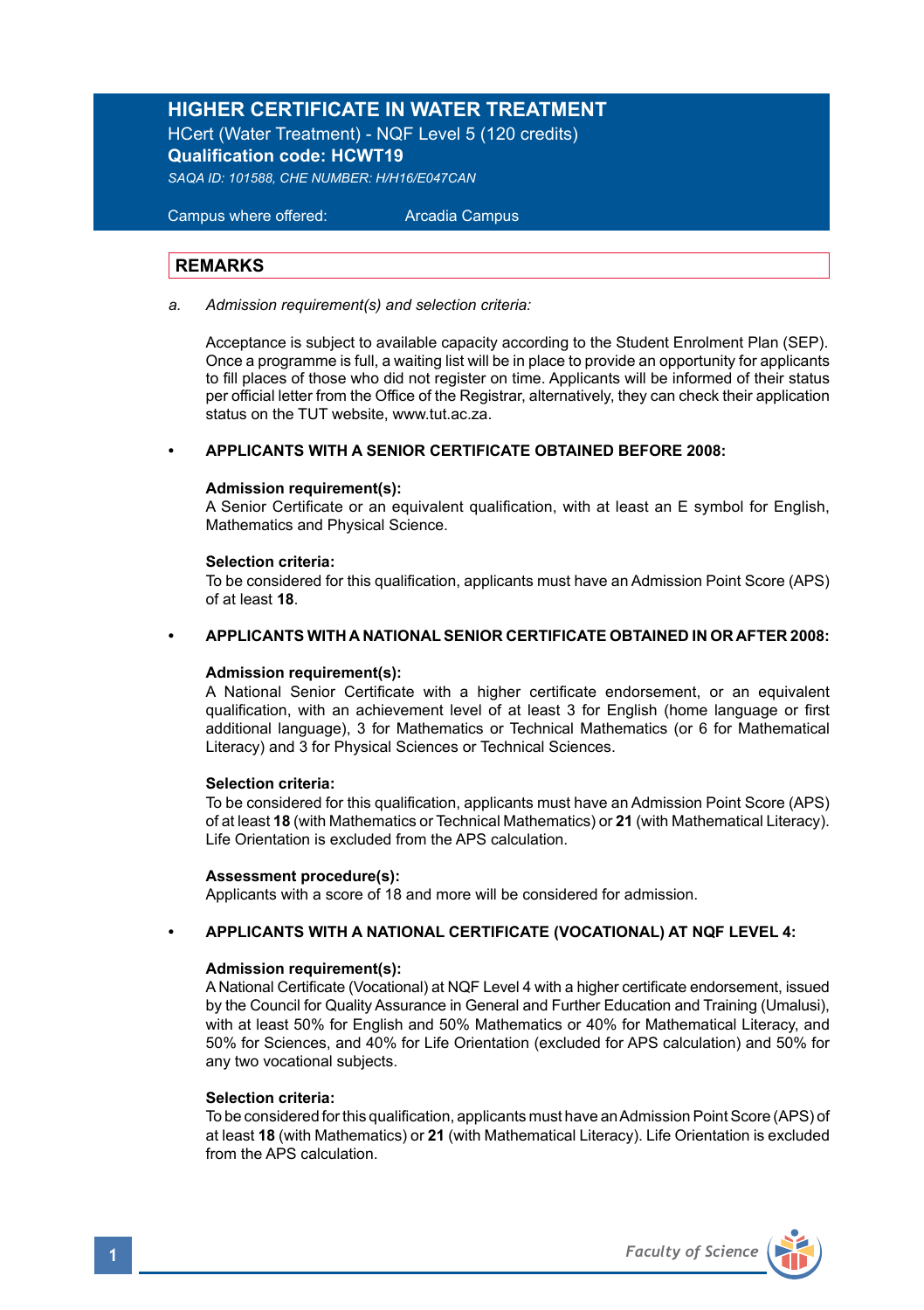#### **Assessment procedure(s):**

Applicants with a score of 18 and more will be considered for admission.

### • **APPLICANTS WITH A NATIONAL N CERTIFICATE AS PUBLISHED IN NATED 191: N3 (NQF LEVEL 4):**

#### **Admission requirement(s):**

- A National Senior Certificate or a National N Certificate as published in Nated 191: N3 (NQF Level 4) issued by both the Department of Higher Education (DHET) and the Council for Quality Assurance in General and Further Education and Training (Umalusi), with at least 50% for English, 50% for Mathematics N3, Engineering Science N3, and any two additional N3 subjects; **or**
- A Further Education and Training Certificate: Water and Wastewater Treatment Process Control Supervision, or any other equivalent qualification at NQF Level 4.

#### **Selection criteria:**

To be considered for this qualification, applicants must have an Admission Point Score (APS) of at least **24**.

• **APPLICANTS WITH AN N4 CERTIFICATE IN AN ENGINEERING FIELD AS PUBLISHED IN NATED 191: N4:**

#### **Admission requirement(s):**

An N4 Certificate in a related Engineering field as published in Nated 191: N4 issued by both the Department of Higher Education and Training (DHET) and the Council for Quality Assurance in General and Further Education and Training (Umalusi), with at least 50% for English N3, and with at least an average of 50% for the qualification.

#### **Selection criteria:**

To be considered for this qualification, applicants must have an Admission Point Score (APS) of at least **24**.

- *b. Recognition of Prior Learning (RPL), equivalence and status:* See Chapter 30 of Students' Rules and Regulations.
- *c. Intake for the qualification:* January only.
- *d. Presentation:* Day and block-mode classes (block-mode classes are only offered to students who are employed).
- *e. Minimum duration:* One year.
- *f. Exclusion and readmission:* See Chapter 2 of Students' Rules and Regulations.

# **CURRICULUM**

| <b>YEAR MODULES</b>              |                                                                                      |              |               |  |  |
|----------------------------------|--------------------------------------------------------------------------------------|--------------|---------------|--|--|
| <b>CODE</b>                      | <b>MODULE</b>                                                                        | <b>NOF-L</b> | <b>CREDIT</b> |  |  |
| <b>ALI125X</b><br>COE105X        | Academic Literacy (block module) (5)<br><b>Communication for Academic</b><br>Purpose | (5)          | (2)<br>(10)   |  |  |
| <b>CPL105X</b><br><b>ESA115C</b> | <b>Computer Literacy</b><br>Equipment and Safety I<br>(second-semester module)       | (5)<br>(5)   | (10)<br>(18)  |  |  |

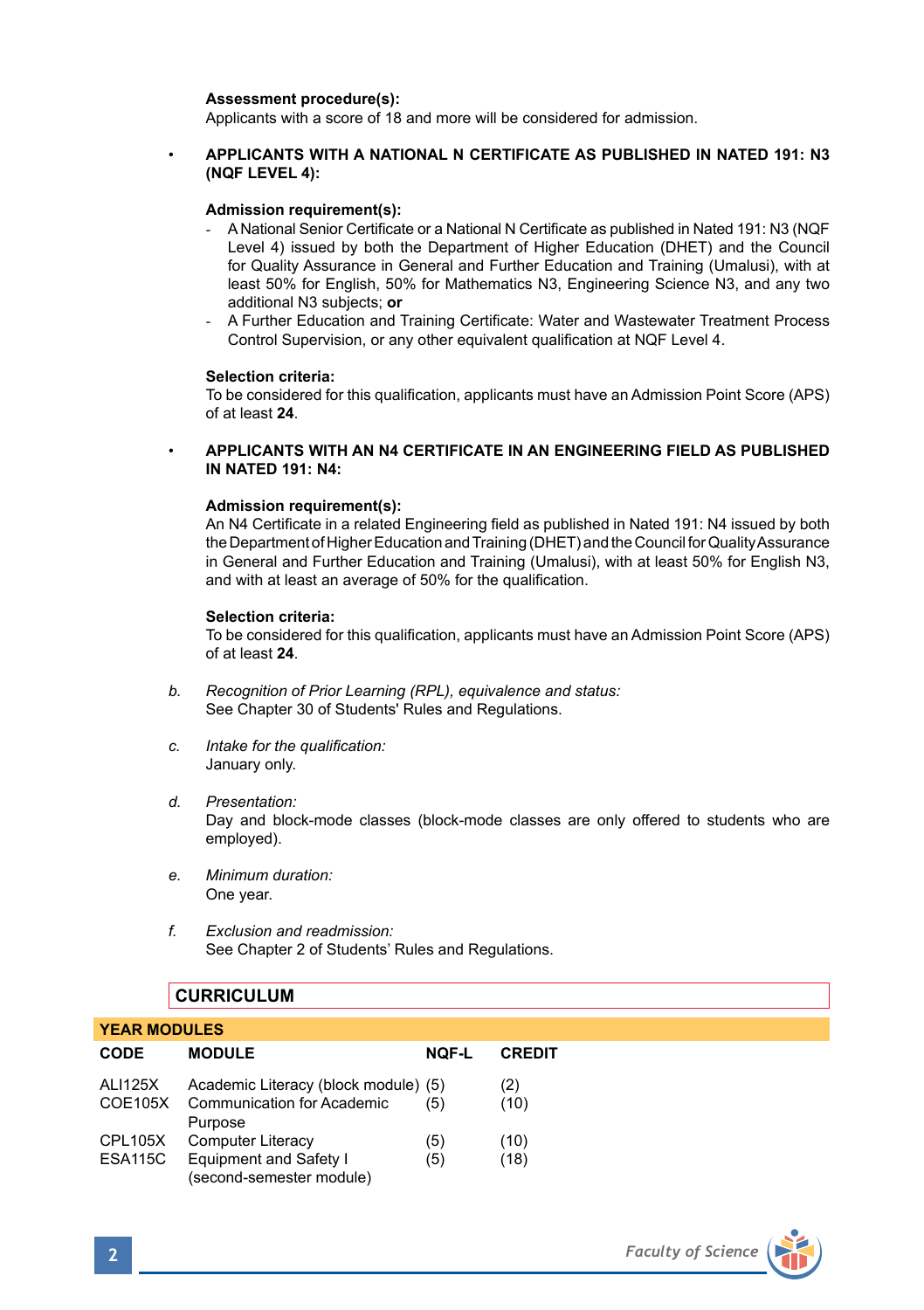| LFS125X Life Skills (block module) | (5) | (2)  |
|------------------------------------|-----|------|
| WQU105C Water Quality I            | (5) | (18) |
| WSC105C Water Science I            | (5) | (18) |
| WTR105C Water Treatment I          | (5) | (21) |
| WWT105C Wastewater Treatment I     | (5) | (21) |
|                                    |     |      |

TOTAL CREDITS FOR THE QUALIFICATION: **120**

# **MODULE INFORMATION (OVERVIEW OF SYLLABUS)**

The syllabus content is subject to change to accommodate industry changes. Please note that a more detailed syllabus is available at the Department or in the study guide that is applicable to a particular module. At time of publication, the syllabus content was defined as follows:

### **A**

# **ACADEMIC LITERACY (ALI125X) CONTINUOUS ASSESSMENT**

# *(Module custodian: Directorate of Library and Information Services)*

Introduction of information literacy. Development of a search strategy and application of a search string to search engines and academic databases. Evaluation of information sources. Ethical and legal use of information. (Total notional time: 20 hours)

### **C**

#### **COMMUNICATION FOR ACADEMIC PURPOSE (COE105X) 1 X 3-HOUR PAPER** *(Module custodian: Office of the Executive Dean)*

A workable knowledge of English is an essential skill for any graduate who is required to conduct themselves successfully in a professional working environment. This module will equip students with the competencies required to compose a selection of written texts related to communicating both internally and externally within a professional environment. In addition, the module includes strategies that are essential for the effective communication in various situations, including small groups to avoid unproductive conflict, a multicultural context, etc. (Total notional time: 100 hours)

### **COMPUTER LITERACY (CPL105X) CONTINUOUS ASSESSMENT**

# *(Module custodian: End User Computing Unit)*

This module provides students with foundational knowledge in computing fundamentals, essential digital skills in key applications based on MS Office Suite and network basics (i.e. MS Outlook and Internet). Online exams are mapped with End-User Computing: SAQA 49077 (61591) Core Element as well as Internet and Computing Core Certification (IC3). (Total notional time: 100 hours)

# **E**

# **EQUIPMENT AND SAFETY I (ESA115C) 1 X 3-HOUR PAPER**

*(Module custodian: Department of Environmental, Water and Earth Sciences)*

This module prepares the student to apply knowledge and skills about water treatment equipment in the distribution system, wastewater treatment and wastewater collection systems, and for the production of safe drinking water. The student will be able to apply his/her knowledge of equipment used in the various unit processes to produce effluents of the required quality sustainably and to operate a treatment plant safely. Upon completion of the module, the student will be able to operate and maintain pumps, pipes, valves, instruments and processes equipment safely. (Total notional time: 180 hours)